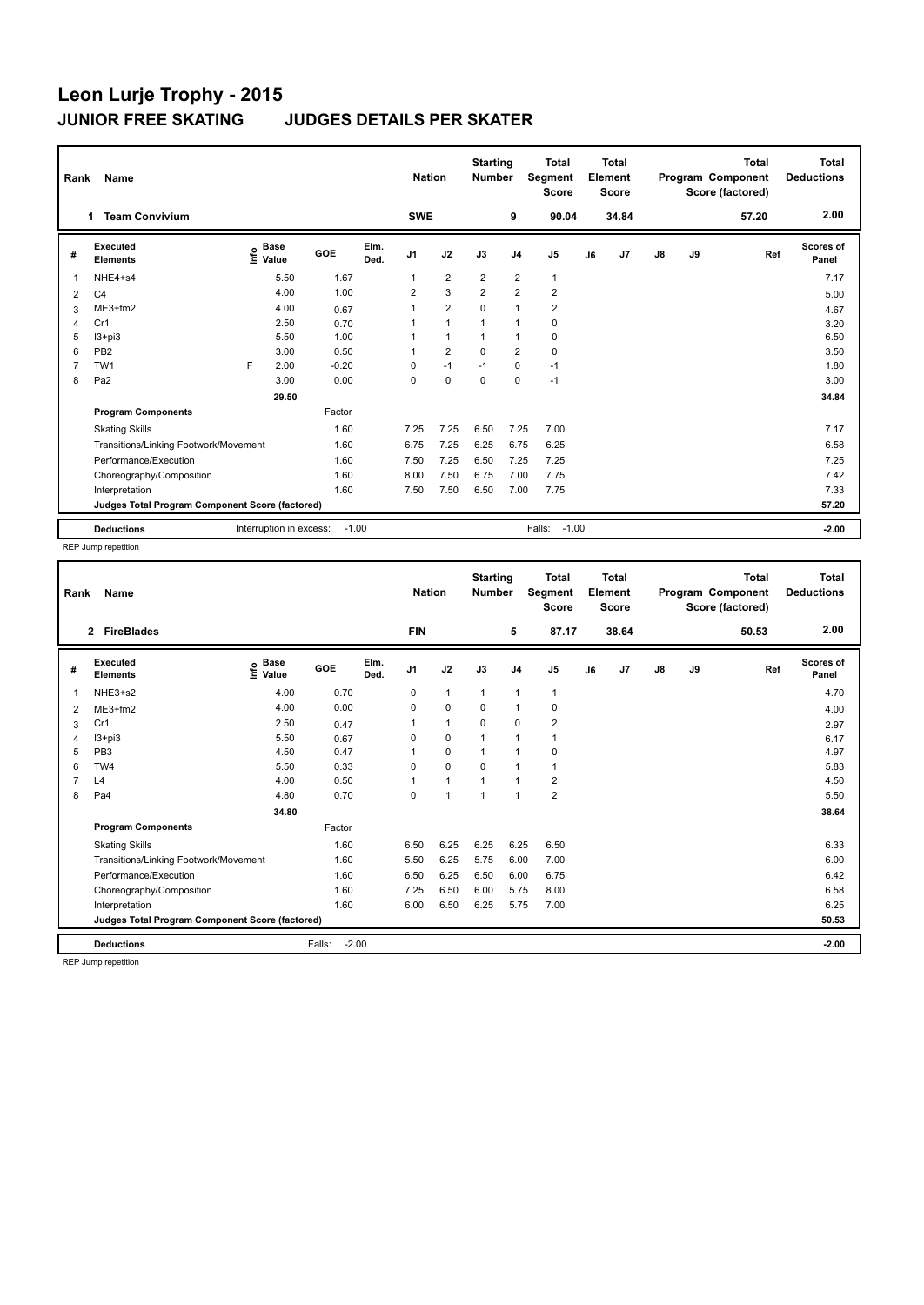# **Leon Lurje Trophy - 2015 JUDGES DETAILS PER SKATER**

|                | <b>Name</b><br>Rank                             |                                                        |        |              | <b>Nation</b>  |                      | <b>Starting</b><br><b>Number</b> |                | <b>Total</b><br>Segment<br><b>Score</b> |    | <b>Total</b><br>Element<br><b>Score</b> |               |    | <b>Total</b><br>Program Component<br>Score (factored) | <b>Total</b><br><b>Deductions</b> |
|----------------|-------------------------------------------------|--------------------------------------------------------|--------|--------------|----------------|----------------------|----------------------------------|----------------|-----------------------------------------|----|-----------------------------------------|---------------|----|-------------------------------------------------------|-----------------------------------|
|                | <b>Team Spirit</b><br>3                         |                                                        |        |              | <b>SWE</b>     |                      |                                  | $\overline{7}$ | 85.58                                   |    | 34.51                                   |               |    | 51.07                                                 | 0.00                              |
| #              | Executed<br><b>Elements</b>                     | <b>Base</b><br>$\mathop{\mathsf{I}}\nolimits$<br>Value | GOE    | Elm.<br>Ded. | J <sub>1</sub> | J2                   | J3                               | J <sub>4</sub> | J5                                      | J6 | J7                                      | $\mathsf{J}8$ | J9 | Ref                                                   | <b>Scores of</b><br>Panel         |
| $\overline{1}$ | Pa <sub>4</sub>                                 | 4.80                                                   | 0.47   |              | $\Omega$       | $\overline{1}$       | $\overline{1}$                   | $\overline{2}$ | $\mathbf 0$                             |    |                                         |               |    |                                                       | 5.27                              |
| $\overline{2}$ | PB <sub>2</sub>                                 | 3.00                                                   | 0.17   |              | $\overline{1}$ | $\overline{1}$       | $-1$                             | $\mathbf{1}$   | $-1$                                    |    |                                         |               |    |                                                       | 3.17                              |
| 3              | C <sub>4</sub>                                  | 4.00                                                   | 1.00   |              | $\overline{2}$ | $\overline{2}$       | $\overline{2}$                   | $\overline{2}$ | $\mathbf{1}$                            |    |                                         |               |    |                                                       | 5.00                              |
| $\overline{4}$ | $12+pi3$                                        | 4.80                                                   | 0.70   |              | 1              | $\overline{1}$       | $\mathbf{1}$                     | $\mathbf 0$    | $\blacktriangleleft$                    |    |                                         |               |    |                                                       | 5.50                              |
| 5              | $ME3+fm3$                                       | 4.80                                                   | 0.70   |              |                | $\overline{1}$       | $\overline{2}$                   | $\mathbf{1}$   | 1                                       |    |                                         |               |    |                                                       | 5.50                              |
| 6              | NHE2+s3                                         | 3.50                                                   | 0.50   |              | 0              | $\blacktriangleleft$ | $\overline{1}$                   | $\overline{1}$ | 1                                       |    |                                         |               |    |                                                       | 4.00                              |
| $\overline{7}$ | TW1                                             | 2.00                                                   | 0.40   |              | 1              | $\overline{2}$       | $\overline{1}$                   | $\overline{2}$ | 1                                       |    |                                         |               |    |                                                       | 2.40                              |
| 8              | Cr1                                             | 2.50                                                   | 1.17   |              | 1              | 3                    | $\overline{2}$                   | $\overline{1}$ | $\overline{2}$                          |    |                                         |               |    |                                                       | 3.67                              |
|                |                                                 | 29.40                                                  |        |              |                |                      |                                  |                |                                         |    |                                         |               |    |                                                       | 34.51                             |
|                | <b>Program Components</b>                       |                                                        | Factor |              |                |                      |                                  |                |                                         |    |                                         |               |    |                                                       |                                   |
|                | <b>Skating Skills</b>                           |                                                        | 1.60   |              | 6.25           | 7.00                 | 6.25                             | 5.75           | 6.00                                    |    |                                         |               |    |                                                       | 6.17                              |
|                | Transitions/Linking Footwork/Movement           |                                                        | 1.60   |              | 7.00           | 6.50                 | 6.00                             | 5.75           | 5.50                                    |    |                                         |               |    |                                                       | 6.08                              |
|                | Performance/Execution                           |                                                        | 1.60   |              | 6.50           | 6.75                 | 6.75                             | 6.00           | 6.75                                    |    |                                         |               |    |                                                       | 6.67                              |
|                | Choreography/Composition                        |                                                        | 1.60   |              | 7.00           | 7.00                 | 6.50                             | 6.00           | 6.50                                    |    |                                         |               |    |                                                       | 6.67                              |
|                | Interpretation                                  |                                                        | 1.60   |              | 6.25           | 7.00                 | 6.25                             | 6.25           | 6.50                                    |    |                                         |               |    |                                                       | 6.33                              |
|                | Judges Total Program Component Score (factored) |                                                        |        |              |                |                      |                                  |                |                                         |    |                                         |               |    |                                                       | 51.07                             |
|                | <b>Deductions</b>                               |                                                        |        |              |                |                      |                                  |                |                                         |    |                                         |               |    |                                                       | 0.00                              |

REP Jump repetition

| Rank     | <b>Name</b>                                     |                                  |        |              | <b>Nation</b>  |                | <b>Starting</b><br><b>Number</b> |                | <b>Total</b><br>Segment<br><b>Score</b> |    | <b>Total</b><br>Element<br><b>Score</b> |               |    | <b>Total</b><br>Program Component<br>Score (factored) | <b>Total</b><br><b>Deductions</b> |
|----------|-------------------------------------------------|----------------------------------|--------|--------------|----------------|----------------|----------------------------------|----------------|-----------------------------------------|----|-----------------------------------------|---------------|----|-------------------------------------------------------|-----------------------------------|
|          | 4 Hockettes                                     |                                  |        |              | <b>USA</b>     |                |                                  | 8              | 83.17                                   |    | 35.43                                   |               |    | 47.74                                                 | 0.00                              |
| #        | Executed<br><b>Elements</b>                     | <b>Base</b><br>e Base<br>⊆ Value | GOE    | Elm.<br>Ded. | J <sub>1</sub> | J2             | J3                               | J <sub>4</sub> | J <sub>5</sub>                          | J6 | J7                                      | $\mathsf{J}8$ | J9 | Ref                                                   | <b>Scores of</b><br>Panel         |
| 1        | PB <sub>2</sub>                                 | 3.00                             | 0.50   |              | 1              | $\mathbf{1}$   | $\mathbf{1}$                     | $\mathbf{1}$   | $\mathbf{1}$                            |    |                                         |               |    |                                                       | 3.50                              |
| 2        | Pa <sub>4</sub>                                 | 4.80                             | 0.70   |              |                | $\mathbf{1}$   |                                  | $\overline{2}$ | 1                                       |    |                                         |               |    |                                                       | 5.50                              |
| 3        | NHE3+s4                                         | 5.00                             | 0.67   |              | 0              | $\mathbf 0$    |                                  | 1              | 1                                       |    |                                         |               |    |                                                       | 5.67                              |
| $\Delta$ | C <sub>4</sub>                                  | 4.00                             | 0.50   |              |                | $\mathbf{1}$   |                                  | $\mathbf{1}$   | 1                                       |    |                                         |               |    |                                                       | 4.50                              |
| 5        | ME3+fm3                                         | 4.80                             | 0.70   |              |                | $\mathbf{1}$   |                                  | $\mathbf{1}$   | $\overline{\mathbf{c}}$                 |    |                                         |               |    |                                                       | 5.50                              |
| 6        | $13 + pi2$                                      | 4.80                             | 0.23   |              | $\Omega$       | $\mathbf 0$    |                                  | $\mathbf 0$    | 1                                       |    |                                         |               |    |                                                       | 5.03                              |
|          | TW <sub>1</sub>                                 | 2.00                             | 0.30   |              | $\Omega$       | $\mathbf{1}$   | 1                                | $\mathbf{1}$   | 1                                       |    |                                         |               |    |                                                       | 2.30                              |
| 8        | Cr1                                             | 2.50                             | 0.93   |              | $\mathbf{1}$   | $\overline{1}$ | $\overline{2}$                   | $\mathbf 0$    | $\overline{2}$                          |    |                                         |               |    |                                                       | 3.43                              |
|          |                                                 | 30.90                            |        |              |                |                |                                  |                |                                         |    |                                         |               |    |                                                       | 35.43                             |
|          | <b>Program Components</b>                       |                                  | Factor |              |                |                |                                  |                |                                         |    |                                         |               |    |                                                       |                                   |
|          | <b>Skating Skills</b>                           |                                  | 1.60   |              | 5.50           | 5.50           | 6.00                             | 5.75           | 6.75                                    |    |                                         |               |    |                                                       | 5.75                              |
|          | Transitions/Linking Footwork/Movement           |                                  | 1.60   |              | 5.50           | 5.25           | 6.00                             | 5.50           | 6.50                                    |    |                                         |               |    |                                                       | 5.67                              |
|          | Performance/Execution                           |                                  | 1.60   |              | 6.50           | 5.75           | 6.50                             | 6.25           | 7.25                                    |    |                                         |               |    |                                                       | 6.42                              |
|          | Choreography/Composition                        |                                  | 1.60   |              | 5.75           | 5.75           | 6.25                             | 6.00           | 6.75                                    |    |                                         |               |    |                                                       | 6.00                              |
|          | Interpretation                                  |                                  | 1.60   |              | 5.50           | 5.75           | 6.25                             | 6.00           | 7.00                                    |    |                                         |               |    |                                                       | 6.00                              |
|          | Judges Total Program Component Score (factored) |                                  |        |              |                |                |                                  |                |                                         |    |                                         |               |    |                                                       | 47.74                             |
|          | <b>Deductions</b>                               |                                  |        |              |                |                |                                  |                |                                         |    |                                         |               |    |                                                       | 0.00                              |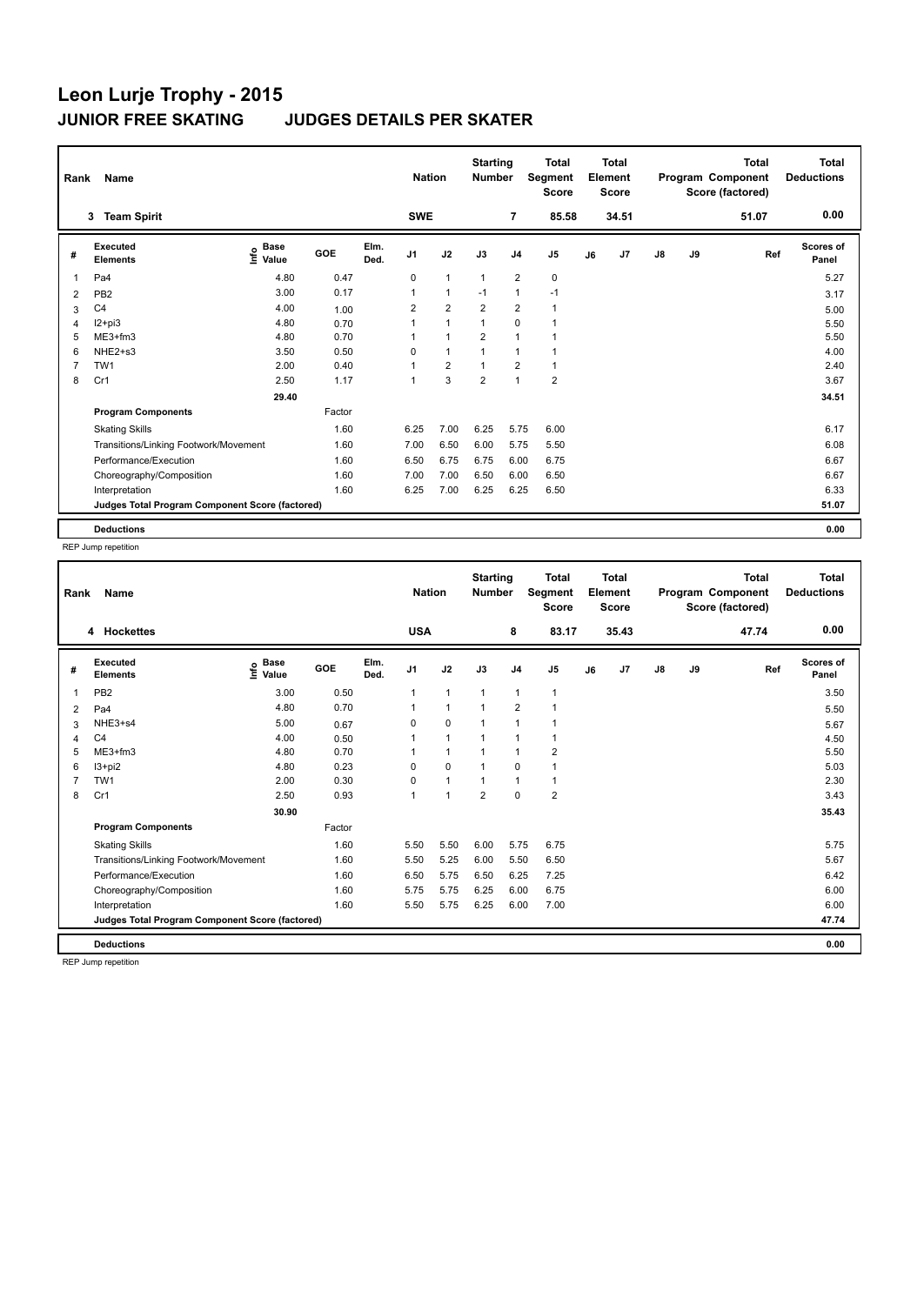| Rank           | Name                                            |                              |         |              | <b>Nation</b>  |                      | <b>Starting</b><br><b>Number</b> |                | <b>Total</b><br>Segment<br><b>Score</b> |    | <b>Total</b><br>Element<br><b>Score</b> |               |    | <b>Total</b><br>Program Component<br>Score (factored) | <b>Total</b><br><b>Deductions</b> |
|----------------|-------------------------------------------------|------------------------------|---------|--------------|----------------|----------------------|----------------------------------|----------------|-----------------------------------------|----|-----------------------------------------|---------------|----|-------------------------------------------------------|-----------------------------------|
|                | <b>Team Estreija</b><br>5                       |                              |         |              | <b>FIN</b>     |                      |                                  | 6              | 75.86                                   |    | 34.80                                   |               |    | 41.06                                                 | 0.00                              |
| #              | Executed<br><b>Elements</b>                     | <b>Base</b><br>١nf٥<br>Value | GOE     | Elm.<br>Ded. | J <sub>1</sub> | J2                   | J3                               | J <sub>4</sub> | J <sub>5</sub>                          | J6 | J <sub>7</sub>                          | $\mathsf{J}8$ | J9 | Ref                                                   | <b>Scores of</b><br>Panel         |
| 1              | PB <sub>3</sub>                                 | 4.50                         | $-0.47$ |              | $-1$           | 0                    | $-2$                             | $\overline{1}$ | $-1$                                    |    |                                         |               |    |                                                       | 4.03                              |
| $\overline{2}$ | NHE3+s3                                         | 4.50                         | $-0.23$ |              | $-1$           | $\mathbf 0$          | $-1$                             | 0              | $\pmb{0}$                               |    |                                         |               |    |                                                       | 4.27                              |
| 3              | TW <sub>3</sub>                                 | 4.50                         | 0.00    |              | 0              | $\mathbf 0$          | 0                                | $\overline{1}$ | 0                                       |    |                                         |               |    |                                                       | 4.50                              |
| 4              | Pa4                                             | 4.80                         | 0.00    |              | 0              | $\mathbf 0$          | $-1$                             | 0              | 0                                       |    |                                         |               |    |                                                       | 4.80                              |
| 5              | $ME2+fm3$                                       | 4.00                         | 0.17    |              | 1              | $\mathbf 0$          | $-1$                             | 0              | $\mathbf{1}$                            |    |                                         |               |    |                                                       | 4.17                              |
| 6              | $13 + pi3$                                      | 5.50                         | 0.00    |              | 0              | $\mathbf 0$          | $-1$                             | $\Omega$       | 0                                       |    |                                         |               |    |                                                       | 5.50                              |
| $\overline{7}$ | L4                                              | 4.00                         | 0.33    |              | 1              | $\mathbf 0$          | $\Omega$                         | $\overline{1}$ | $\overline{1}$                          |    |                                         |               |    |                                                       | 4.33                              |
| 8              | Cr1                                             | 2.50                         | 0.70    |              | $\overline{1}$ | $\blacktriangleleft$ | $-1$                             | $\overline{1}$ | $\overline{1}$                          |    |                                         |               |    |                                                       | 3.20                              |
|                |                                                 | 34.30                        |         |              |                |                      |                                  |                |                                         |    |                                         |               |    |                                                       | 34.80                             |
|                | <b>Program Components</b>                       |                              | Factor  |              |                |                      |                                  |                |                                         |    |                                         |               |    |                                                       |                                   |
|                | <b>Skating Skills</b>                           |                              | 1.60    |              | 4.75           | 5.00                 | 5.00                             | 5.25           | 5.50                                    |    |                                         |               |    |                                                       | 5.08                              |
|                | Transitions/Linking Footwork/Movement           |                              | 1.60    |              | 4.75           | 4.75                 | 4.75                             | 5.00           | 6.00                                    |    |                                         |               |    |                                                       | 4.83                              |
|                | Performance/Execution                           |                              | 1.60    |              | 5.50           | 5.00                 | 4.25                             | 5.00           | 6.50                                    |    |                                         |               |    |                                                       | 5.17                              |
|                | Choreography/Composition                        |                              | 1.60    |              | 6.00           | 5.00                 | 4.50                             | 5.00           | 6.25                                    |    |                                         |               |    |                                                       | 5.33                              |
|                | Interpretation                                  |                              | 1.60    |              | 5.25           | 5.25                 | 5.25                             | 5.25           | 6.25                                    |    |                                         |               |    |                                                       | 5.25                              |
|                | Judges Total Program Component Score (factored) |                              |         |              |                |                      |                                  |                |                                         |    |                                         |               |    |                                                       | 41.06                             |
|                | <b>Deductions</b>                               |                              |         |              |                |                      |                                  |                |                                         |    |                                         |               |    |                                                       | 0.00                              |

REP Jump repetition

| Rank | <b>Name</b>                                     |                                  |        | <b>Nation</b> |                | <b>Starting</b><br><b>Number</b> |                | <b>Total</b><br>Segment<br><b>Score</b> |                | <b>Total</b><br>Element<br><b>Score</b> |       |               | <b>Total</b><br>Program Component<br>Score (factored) | <b>Total</b><br><b>Deductions</b> |                           |
|------|-------------------------------------------------|----------------------------------|--------|---------------|----------------|----------------------------------|----------------|-----------------------------------------|----------------|-----------------------------------------|-------|---------------|-------------------------------------------------------|-----------------------------------|---------------------------|
|      | <b>Team Seaside</b><br>6                        |                                  |        |               | <b>SWE</b>     |                                  |                | 1                                       | 70.42          |                                         | 32.41 |               |                                                       | 38.01                             | 0.00                      |
| #    | Executed<br><b>Elements</b>                     | <b>Base</b><br>e Base<br>⊆ Value | GOE    | Elm.<br>Ded.  | J <sub>1</sub> | J2                               | J3             | J <sub>4</sub>                          | J <sub>5</sub> | J6                                      | J7    | $\mathsf{J}8$ | J9                                                    | Ref                               | <b>Scores of</b><br>Panel |
| 1    | Cr1                                             | 2.50                             | 0.70   |               | 1              | $\mathbf{1}$                     | $\mathbf{1}$   | $\pmb{0}$                               | $\mathbf{1}$   |                                         |       |               |                                                       |                                   | 3.20                      |
| 2    | $13+pi2$                                        | 4.80                             | 0.00   |               |                | 0                                | 0              | 0                                       | 0              |                                         |       |               |                                                       |                                   | 4.80                      |
| 3    | NHE2+s2                                         | 3.00                             | 0.00   |               | 0              | $\mathbf 0$                      | $-1$           | $\mathbf{1}$                            | 0              |                                         |       |               |                                                       |                                   | 3.00                      |
| 4    | PBB                                             | 1.00                             | 0.00   |               |                | $\pmb{0}$                        | $-1$           | $\mathbf{1}$                            | $-1$           |                                         |       |               |                                                       |                                   | 1.00                      |
| 5    | C <sub>4</sub>                                  | 4.00                             | 0.17   |               | 0              | $\mathbf 0$                      | $\mathbf{1}$   | $\mathbf{1}$                            | 0              |                                         |       |               |                                                       |                                   | 4.17                      |
| 6    | ME3+fm3                                         | 4.80                             | 0.47   |               |                | $\overline{2}$                   | $\Omega$       | $\mathbf 1$                             | 0              |                                         |       |               |                                                       |                                   | 5.27                      |
|      | Pa <sub>4</sub>                                 | 4.80                             | 0.00   |               | 0              | $\mathbf 0$                      | $\Omega$       | 0                                       | 0              |                                         |       |               |                                                       |                                   | 4.80                      |
| 8    | TW4                                             | 5.50                             | 0.67   |               | $\mathbf{1}$   | $\overline{1}$                   | $\overline{1}$ | $\mathbf 0$                             | $\mathbf 0$    |                                         |       |               |                                                       |                                   | 6.17                      |
|      |                                                 | 30.40                            |        |               |                |                                  |                |                                         |                |                                         |       |               |                                                       |                                   | 32.41                     |
|      | <b>Program Components</b>                       |                                  | Factor |               |                |                                  |                |                                         |                |                                         |       |               |                                                       |                                   |                           |
|      | <b>Skating Skills</b>                           |                                  | 1.60   |               | 5.50           | 4.75                             | 4.25           | 5.00                                    | 4.25           |                                         |       |               |                                                       |                                   | 4.67                      |
|      | Transitions/Linking Footwork/Movement           |                                  | 1.60   |               | 6.00           | 4.50                             | 4.75           | 4.75                                    | 4.25           |                                         |       |               |                                                       |                                   | 4.67                      |
|      | Performance/Execution                           |                                  | 1.60   |               | 5.50           | 4.75                             | 4.00           | 4.75                                    | 4.00           |                                         |       |               |                                                       |                                   | 4.50                      |
|      | Choreography/Composition                        |                                  | 1.60   |               | 6.50           | 4.75                             | 4.75           | 5.25                                    | 4.25           |                                         |       |               |                                                       |                                   | 4.92                      |
|      | Interpretation                                  |                                  | 1.60   |               | 5.00           | 5.00                             | 5.25           | 5.00                                    | 4.25           |                                         |       |               |                                                       |                                   | 5.00                      |
|      | Judges Total Program Component Score (factored) |                                  |        |               |                |                                  |                |                                         |                |                                         |       |               |                                                       |                                   | 38.01                     |
|      | <b>Deductions</b>                               |                                  |        |               |                |                                  |                |                                         |                |                                         |       |               |                                                       |                                   | 0.00                      |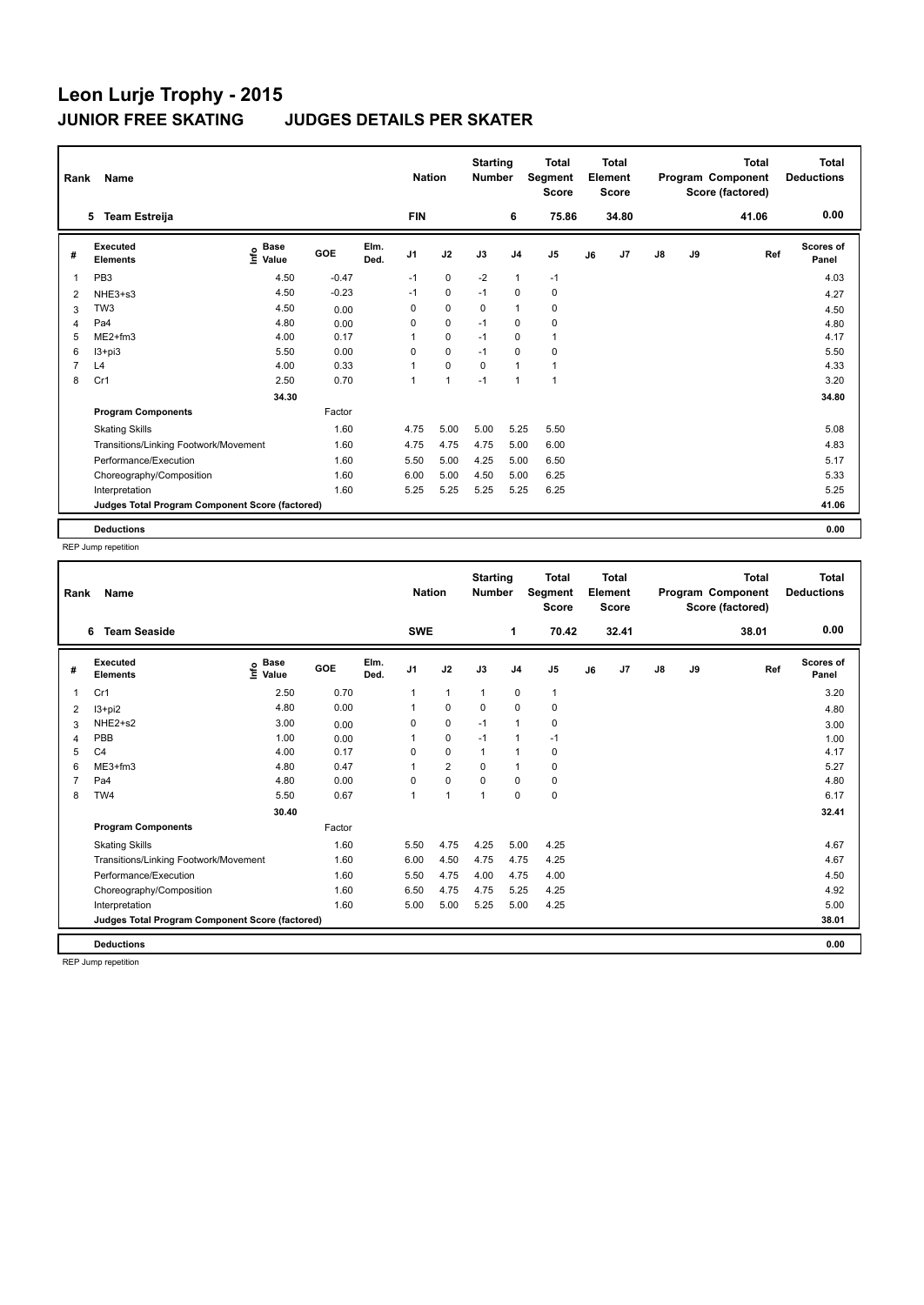| Name<br>Rank   |                                                 |                              |         |              | <b>Nation</b>  |             | <b>Starting</b><br><b>Number</b> |                | <b>Total</b><br>Segment<br><b>Score</b> |    | <b>Total</b><br>Element<br><b>Score</b> |               |    | <b>Total</b><br>Program Component<br>Score (factored) | <b>Total</b><br><b>Deductions</b> |
|----------------|-------------------------------------------------|------------------------------|---------|--------------|----------------|-------------|----------------------------------|----------------|-----------------------------------------|----|-----------------------------------------|---------------|----|-------------------------------------------------------|-----------------------------------|
|                | <b>Team Rhapsody</b><br>$\overline{7}$          |                              |         |              | <b>SWE</b>     |             |                                  | 4              | 56.16                                   |    | 22.83                                   |               |    | 33.33                                                 | 0.00                              |
| #              | Executed<br><b>Elements</b>                     | <b>Base</b><br>١nf٥<br>Value | GOE     | Elm.<br>Ded. | J <sub>1</sub> | J2          | J3                               | J <sub>4</sub> | J <sub>5</sub>                          | J6 | J7                                      | $\mathsf{J}8$ | J9 | Ref                                                   | <b>Scores of</b><br>Panel         |
| $\overline{1}$ | PB <sub>2</sub>                                 | 3.00                         | $-0.17$ |              | $\Omega$       | $\pmb{0}$   | $-1$                             | $\mathbf 0$    | $-1$                                    |    |                                         |               |    |                                                       | 2.83                              |
| 2              | $13 + pi2$                                      | 4.80                         | $-0.70$ |              | $-1$           | $-1$        | $-1$                             | $-1$           | $-1$                                    |    |                                         |               |    |                                                       | 4.10                              |
| 3              | Cr1                                             | 2.50                         | $-0.20$ |              | $-1$           | $\mathbf 0$ | 1                                | $-1$           | $-1$                                    |    |                                         |               |    |                                                       | 2.30                              |
| $\overline{4}$ | NHE2+s1                                         | 2.50                         | $-0.13$ |              | 0              | $-1$        | $\mathbf 0$                      | $\mathbf 0$    | $-1$                                    |    |                                         |               |    |                                                       | 2.37                              |
| 5              | Pa1                                             | 2.00                         | $-0.07$ |              | $-1$           | $\Omega$    | $\Omega$                         | $\Omega$       | $-1$                                    |    |                                         |               |    |                                                       | 1.93                              |
| 6              | C <sub>3</sub>                                  | 3.10                         | $-0.27$ |              | $-1$           | 0           | $-1$                             | $\mathbf{1}$   | $-1$                                    |    |                                         |               |    |                                                       | 2.83                              |
| $\overline{7}$ | ME3+fm3                                         | 4.80                         | $-0.23$ |              | 0              | $-1$        | $\mathbf 0$                      | $\mathbf 0$    | $-1$                                    |    |                                         |               |    |                                                       | 4.57                              |
| 8              | TW <sub>1</sub>                                 | 2.00                         | $-0.10$ |              | 0              | $-1$        | 0                                | 0              | $-1$                                    |    |                                         |               |    |                                                       | 1.90                              |
|                |                                                 | 24.70                        |         |              |                |             |                                  |                |                                         |    |                                         |               |    |                                                       | 22.83                             |
|                | <b>Program Components</b>                       |                              | Factor  |              |                |             |                                  |                |                                         |    |                                         |               |    |                                                       |                                   |
|                | <b>Skating Skills</b>                           |                              | 1.60    |              | 4.25           | 4.00        | 4.75                             | 4.25           | 3.75                                    |    |                                         |               |    |                                                       | 4.17                              |
|                | Transitions/Linking Footwork/Movement           |                              | 1.60    |              | 4.25           | 4.00        | 4.50                             | 3.75           | 3.50                                    |    |                                         |               |    |                                                       | 4.00                              |
|                | Performance/Execution                           |                              | 1.60    |              | 4.50           | 3.75        | 4.50                             | 4.00           | 3.50                                    |    |                                         |               |    |                                                       | 4.08                              |
|                | Choreography/Composition                        |                              | 1.60    |              | 5.25           | 4.25        | 4.75                             | 3.75           | 4.00                                    |    |                                         |               |    |                                                       | 4.33                              |
|                | Interpretation                                  |                              | 1.60    |              | 4.50           | 4.25        | 4.50                             | 4.00           | 3.25                                    |    |                                         |               |    |                                                       | 4.25                              |
|                | Judges Total Program Component Score (factored) |                              |         |              |                |             |                                  |                |                                         |    |                                         |               |    |                                                       | 33.33                             |
|                | <b>Deductions</b>                               |                              |         |              |                |             |                                  |                |                                         |    |                                         |               |    |                                                       | 0.00                              |

REP Jump repetition

| Rank | Name                                            |   |                                  | <b>Nation</b>     |              | <b>Starting</b><br><b>Number</b> |              | <b>Total</b><br>Segment<br><b>Score</b> |                | <b>Total</b><br>Element<br><b>Score</b> |    |       | <b>Total</b><br>Program Component<br>Score (factored) | <b>Total</b><br><b>Deductions</b> |       |                           |
|------|-------------------------------------------------|---|----------------------------------|-------------------|--------------|----------------------------------|--------------|-----------------------------------------|----------------|-----------------------------------------|----|-------|-------------------------------------------------------|-----------------------------------|-------|---------------------------|
|      | <b>Team Moonlights</b><br>8                     |   |                                  |                   |              | <b>SWE</b>                       |              |                                         | 3              | 54.24                                   |    | 22.11 |                                                       |                                   | 34.13 | 2.00                      |
| #    | Executed<br><b>Elements</b>                     |   | <b>Base</b><br>o Base<br>⊆ Value | <b>GOE</b>        | Elm.<br>Ded. | J <sub>1</sub>                   | J2           | J3                                      | J <sub>4</sub> | J <sub>5</sub>                          | J6 | J7    | J8                                                    | J9                                | Ref   | <b>Scores of</b><br>Panel |
|      | I2+pi2                                          |   | 4.10                             | 0.33              |              |                                  | $\mathbf{1}$ | $\mathbf{1}$                            | 0              | 0                                       |    |       |                                                       |                                   |       | 4.43                      |
| 2    | $ME1 + fm3$                                     | F | 3.00                             | $-0.20$           |              | $-1$                             | $-1$         | $-2$                                    | $\mathbf 0$    | 0                                       |    |       |                                                       |                                   |       | 2.80                      |
| 3    | C <sub>4</sub>                                  |   | 4.00                             | $-0.33$           |              | 0                                | $-1$         | $-1$                                    | $-1$           | 0                                       |    |       |                                                       |                                   |       | 3.67                      |
| 4    | PBB                                             |   | 1.00                             | $-0.13$           |              | $-2$                             | $\mathbf 0$  | 1                                       | 0              | $-2$                                    |    |       |                                                       |                                   |       | 0.87                      |
| 5    | Cr1                                             |   | 2.50                             | 0.47              |              | $-1$                             | $\mathbf{1}$ | 1                                       | $\mathbf 0$    | $\mathbf{1}$                            |    |       |                                                       |                                   |       | 2.97                      |
| 6    | NHE2+s1                                         | F | 2.50                             | $-0.53$           |              | $-1$                             | $-2$         | $-1$                                    | $-2$           | $-1$                                    |    |       |                                                       |                                   |       | 1.97                      |
|      | Sp4                                             |   | 4.80                             | $-1.40$           |              | $-2$                             | $-2$         | $-2$                                    | $-2$           | $-2$                                    |    |       |                                                       |                                   |       | 3.40                      |
| 8    | TW <sub>1</sub>                                 |   | 2.00                             | 0.00              |              | 1                                | $\pmb{0}$    | $\mathbf 0$                             | 0              | $\pmb{0}$                               |    |       |                                                       |                                   |       | 2.00                      |
|      |                                                 |   | 23.90                            |                   |              |                                  |              |                                         |                |                                         |    |       |                                                       |                                   |       | 22.11                     |
|      | <b>Program Components</b>                       |   |                                  | Factor            |              |                                  |              |                                         |                |                                         |    |       |                                                       |                                   |       |                           |
|      | <b>Skating Skills</b>                           |   |                                  | 1.60              |              | 4.25                             | 4.25         | 4.50                                    | 4.00           | 4.25                                    |    |       |                                                       |                                   |       | 4.25                      |
|      | Transitions/Linking Footwork/Movement           |   |                                  | 1.60              |              | 3.50                             | 4.00         | 4.00                                    | 3.50           | 4.50                                    |    |       |                                                       |                                   |       | 3.83                      |
|      | Performance/Execution                           |   |                                  | 1.60              |              | 4.25                             | 4.25         | 4.25                                    | 3.75           | 4.50                                    |    |       |                                                       |                                   |       | 4.25                      |
|      | Choreography/Composition                        |   |                                  | 1.60              |              | 4.50                             | 4.50         | 4.50                                    | 3.75           | 5.00                                    |    |       |                                                       |                                   |       | 4.50                      |
|      | Interpretation                                  |   |                                  | 1.60              |              | 4.00                             | 4.75         | 4.75                                    | 4.00           | 4.75                                    |    |       |                                                       |                                   |       | 4.50                      |
|      | Judges Total Program Component Score (factored) |   |                                  |                   |              |                                  |              |                                         |                |                                         |    |       |                                                       |                                   |       | 34.13                     |
|      | <b>Deductions</b>                               |   |                                  | $-2.00$<br>Falls: |              |                                  |              |                                         |                |                                         |    |       |                                                       |                                   |       | $-2.00$                   |